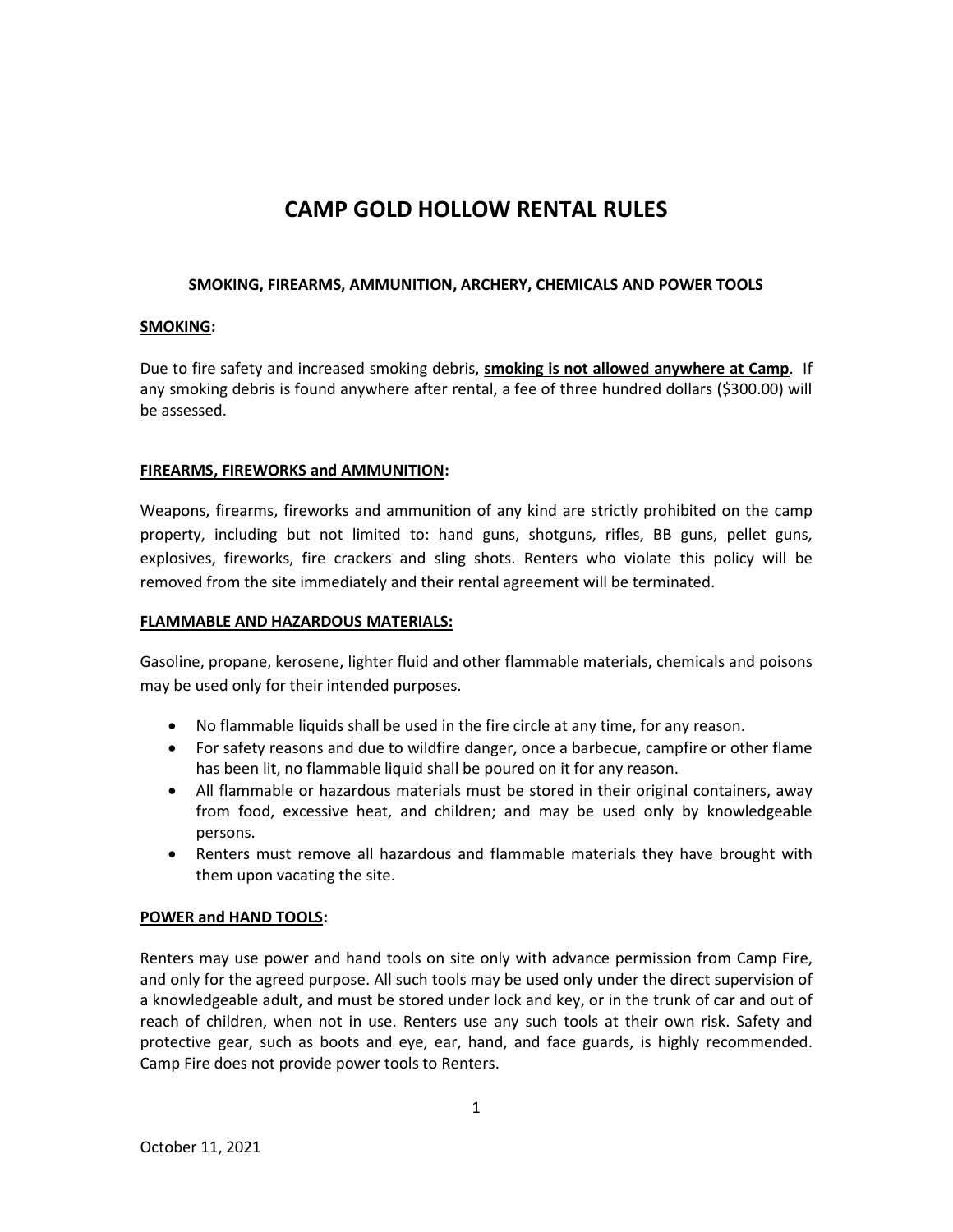## **ARCHERY**:

- Archery activities may take place under the direct supervision of a knowledgeable adult. While straw bales for targets will be provided, all other archery equipment must be provided by the renter.
- All archery equipment must be locked in a car trunk or other secure location while not in use, with access limited to the supervising adult.
- Archery activities must be limited to shooting at straw bales and paper targets located in the archery range. Shooting at wildlife, plants, trees, rocks or other objects, and random shots in the air or at other persons, is strictly prohibited.

#### **PETS:**

For health and safety reasons, and to protect the health and safety of the Camp's wildlife, no dogs or other pets are allowed in camp.

## **LODGE AREA - KITCHEN, DINING, DISHWASHING, AND GARBAGE**

## **FOOD STORAGE:**

- All food must be stored in such a manner as to prevent flies, rodents, and vermin from coming in contact with food.
- If any refrigeration unit has a temperature reading above 45 degrees, it should be reported to the Camp Caretaker immediately so that repairs can be made.

## **DISHWASHING:**

- 1) MECHANICAL DISHWASHER
	- A) Wash water must be at least 100ºF.
	- B) Rinse water must be at least 180ºF OR approved chemical sanitizer used**.**
- 2) HAND DISHWASHING:
	- A) Wash water must be at least 100ºF.
	- B) Second rinse must be with an approved chemical sanitizer.

#### **DISH DRYING AND STORAGE:**

- 1) All dishes and food service utensils are to be air dried.
- 2) All dishes and utensils must be stored in closed cupboards or with dust covers.

2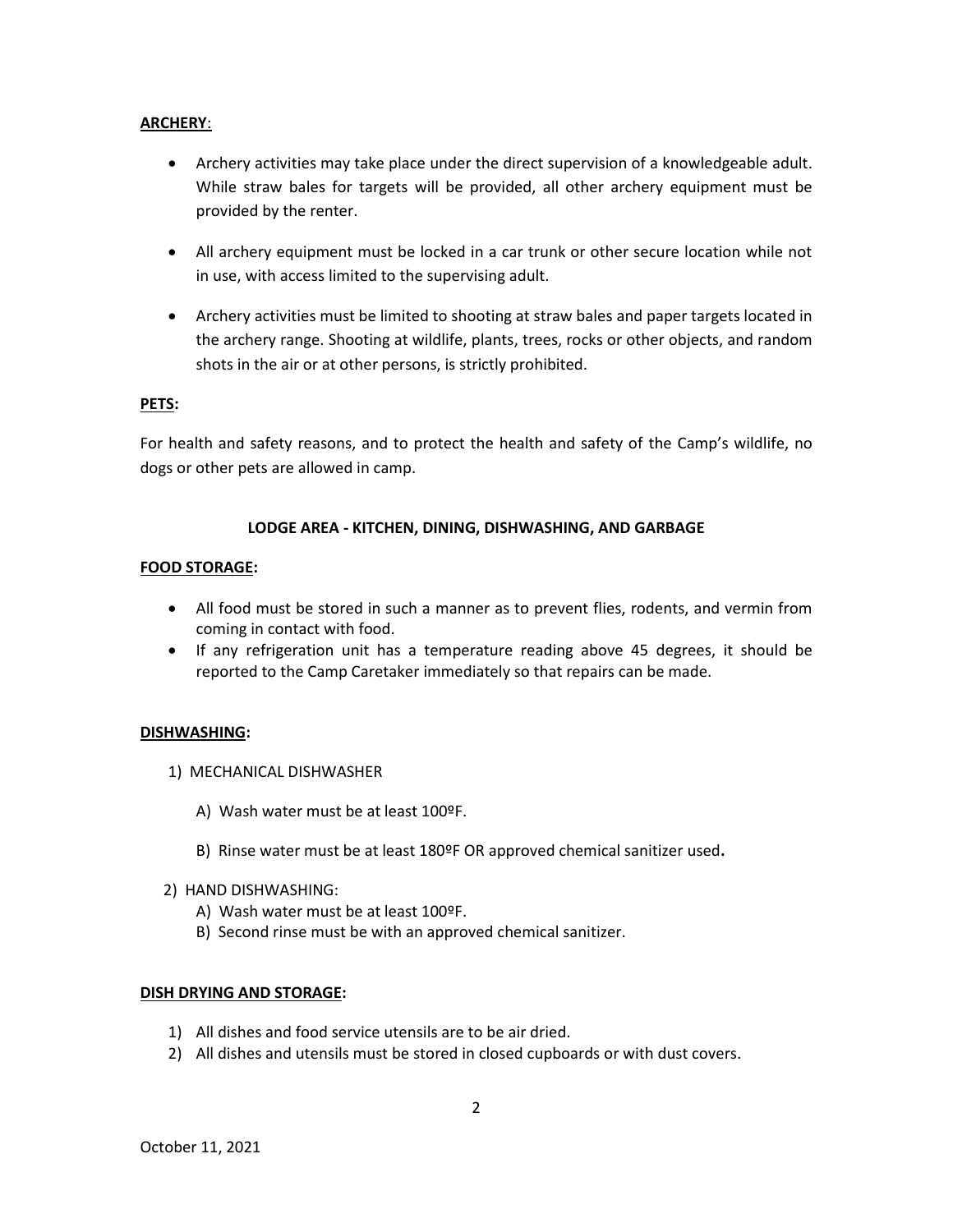#### **DINING ROOM (CAPACITY 120):**

- 1. Tables and benches shall be set up perpendicular to the walls to facilitate rapid emergency exit.
- 2. Screens are to remain on dining room windows and the screen doors closed during meals.
- 3. No tables or food service islands are to be placed in front of the exits.
- 4. Table tops and counters are to be sanitized after each meal with a 10% solution of bleach.
- 5. The dining hall floor is to be mopped daily after each meal and before departure from camp.
- 6. Smoke alarms and fire extinguishers are to remain in place and ready for use.
- 7. Doors are to remain unlocked when the building is occupied. Use of candles and lanterns is prohibited.
- 8. **DO NOT SIT ON OR DRAG THE TABLES.**
- 9. **DO NOT TAKE THE DINING ROOM TABLES OR BENCHES OUTSIDE.**

## **GARBAGE AND TRASH:**

Renter is responsible for animal-proof storage of all garbage during their stay and for the removal of all garbage, trash and debris from Camp at the end of their stay. One dumpster is included in the rental rate. By prior arrangement, a second dumpster can be made available for an additional charge. Renters are strongly encouraged to use the washable plates, cups and silverware provided, and to establish a recycling system for their stay at Camp.

The garbage and recycling dumpsters are located at the top of the roadside entrance to camp.

- 1. Renter should bring with them at least 30 40-gallon or larger garbage bags (more for larger groups or longer stays.) Camp Fire will provide the first bags and Renter will leave a clean bag in each garbage can when checking out.
- 2. All food waste garbage must be collected in large plastic bags. The tops should be tied shut when full.
- **3. All garbage must be transported nightly to the garbage dumpster at the road site.**
- 4. **Do not** put garbage directly into the dumpster or into unlined plastic garbage buckets. A two hundred dollar (\$200.00) fee will be assessed if the dumpster requires cleaning.
- 5. **To avoid attracting bears**, no garbage should be stored on the lodge porch or in the kitchen overnight.
- 6. Camp Fire strongly encourages recycling. A recycling dumpster is provided at the top of the roadside entrance to Camp. Boxes must be broken down and food containers rinsed thoroughly and flattened before being placed in the dumpster by the lodge.
- 7. Garbage is collected by the waste management company weekly. If they have not picked up the dumpsters during your stay, please notify the Camp Caretaker.
- 8. You are responsible for arranging for the disposal of any excess garbage generated by your group. **Do not overload the dumpsters or leave garbage sitting outside on the ground. Do not place garbage or non-recyclables in the recycling dumpster.**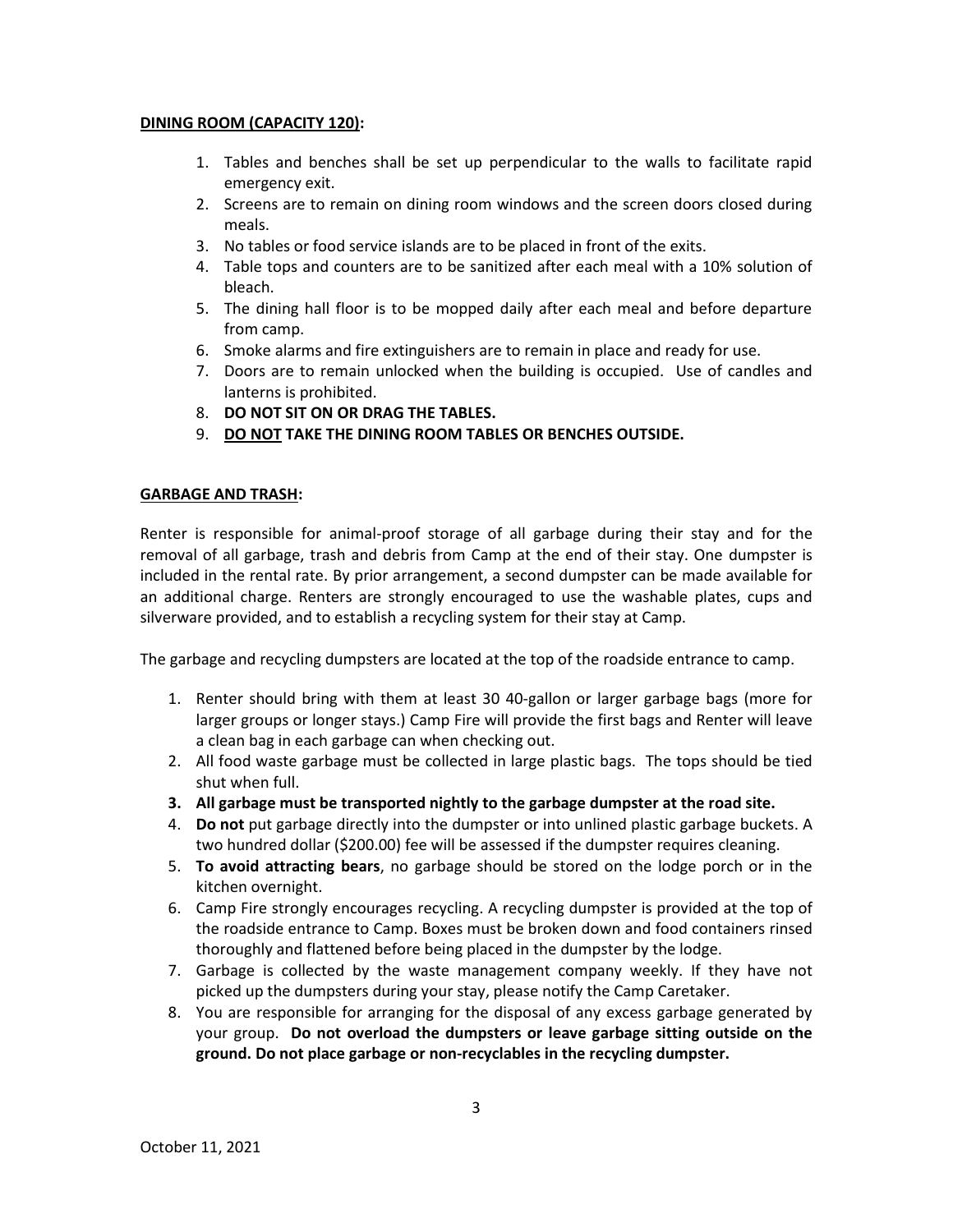#### **SLEEPING AREAS, REST ROOMS AND PROGRAM AREAS**

## **LITTER:**

- **1.** Renters are responsible for leaving camp litter-free. When packing up to leave camp, please conduct a litter patrol around each kiosk for small bits of paper and other odds and ends that the breeze might have blown off the sleeping platform.
- **2.** Bathrooms should be swept out and the trash cans emptied at the end of your stay.
- **3.** Due to the difficulty in cleaning, **NO GLITTER, BEAD CRAFT PROJECTS, or WATER BALLOONS** are permitted in camp.

## **USE OF BUNK BEDS:**

The kiosks are primarily used as a rain shelter and changing rooms and not used for sleeping except during rare summer rainstorms. If rain is possible, adults, counselors and older campers should use the upper bunks while the younger ones are placed on the lower level. Any bunk that is missing a guardrail should be reported to the Camp Caretaker immediately.

## **USE OF VEHICLES WITHIN CAMP SITE**

## **EMERGENCY VEHICLE:**

Renter must have on site at all times a vehicle for use in case of an emergency. The vehicle should be parked facing outward, and a licensed driver with the keys must be on site.

## **OTHER VEHICLES AT CAMP:**

Space for parking is limited. The maximum number of vehicles permitted on site during the rental Term is 30. Carpooling is encouraged. Personal vehicles that are brought to Camp may be parked either in the lodge area or on the flat area along the entrance road near the Caretaker's Cottage. Vehicles should be parked facing outward to facilitate departure in the event of an emergency.

Due to dust and soil compaction (which harms plants and tree roots), cars, vans, pickups, motorcycles, mopeds, RVs or other motorized vehicles are not permitted in any other areas of Camp, including the roads to the sleeping areas or on the meadow, except that a vehicle displaying a handicapped placard valid in the State of California may be used to convey the holder of the placard to or from his or her sleeping unit or the meadow. The Renter should make an effort to limit the number of trips in order to minimize dust and damage.

A \$50 fee will be deducted from the Cleaning Deposit for any vehicle trips made beyond the lodge area other than for purposes of transporting a handicapped individual.